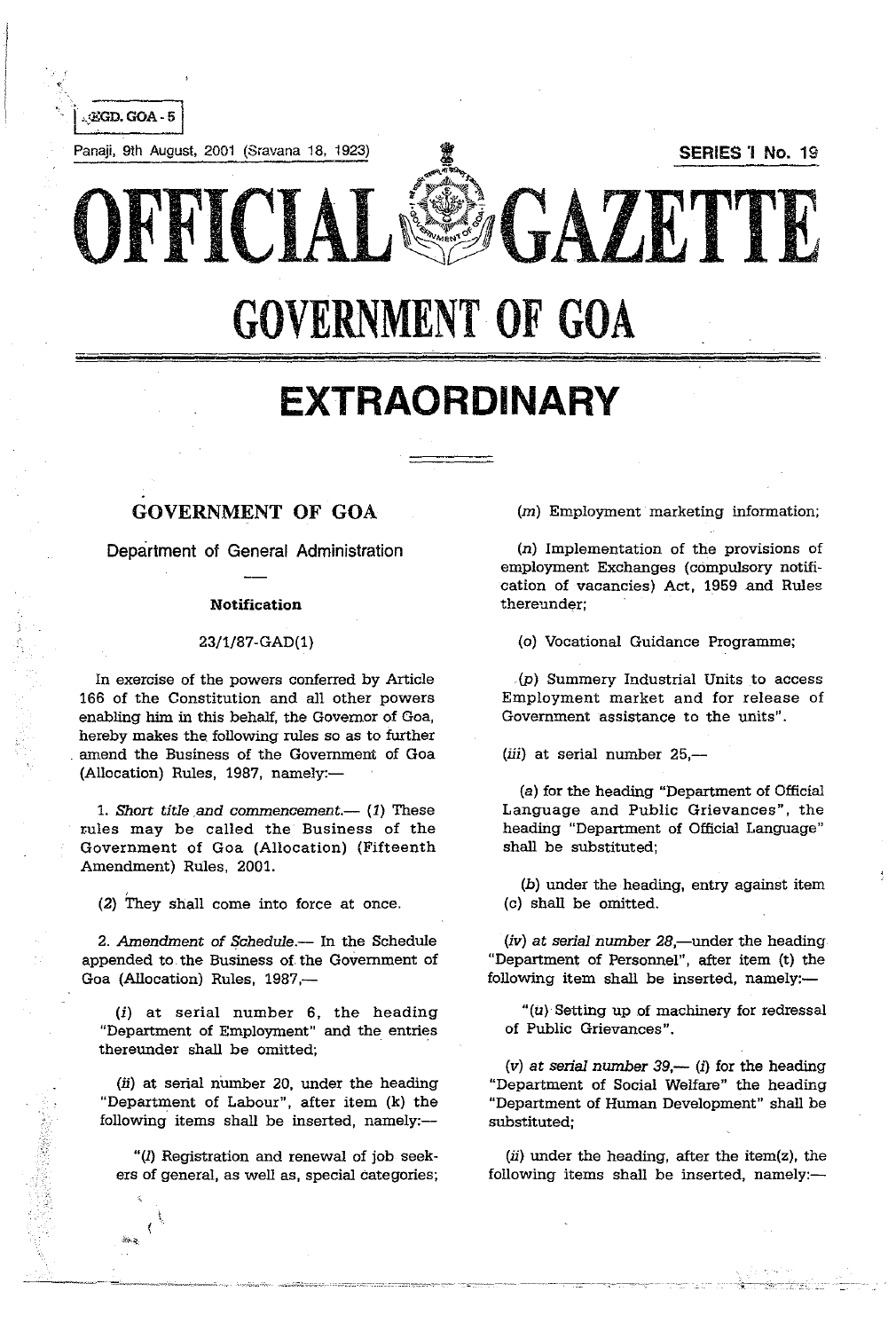"(aa) Maintenance and care of displaced/ unattached women and children, and aged and **infirm;** 

(bb) The Immoral Traffic (Prevention) Act, 1956 (Central Act 104 of 1956);

(ce) The Dowry Prohibition Act, 1961 (Central Act 28 of 1961);

(dd) Construction and maintenance of working Women's Hostel;

(ee) Implementation of Schemes for young widows, divorced women and those women abandoned by their husbands;

(ft) The Goa State Commission for Women Act, 1996 (Goa Act 10 of 1996);

(gg) Integrated Child Development Services and related matters;

(hh) Implementation of Indira Mahila Yojana and Mabila Samridhi Yojana;

(ii) Rashtriya Mahila Kosh;

(*ii*) Scheme for window's pension by State Government;

(kk) The Juvenile Justice Act, 1986 (Central Act 53 of 1986);

(11) The Orphanages and other Charitable Home (Supervision and Control) Act, 1960 (Central Act 10 of 1960);

(mm) State Programme of Action for Children in Goa (SPAC);

(nn) Special Nutrition Programme".

(vi) at serial number  $40$ ,— (i) for the heading "Department of Sports and Youth Affairs" the heading "Department of Sports" shall be substituted;

(ii) under the heading, for existing items, the following items shall be substituted, namely:--

"(a) Promotion of physical education at Primary/Middle/Secondary and Higher Secondary level;

(b) Conduct of Sports and Games at Primary/ /Middle/Secondary and Higher Secondary level;

----

(e) Development of play ground at school, village Panchayat level and Taluka level;

(d) Coaching scheme for imparting scientific coaching in the State of Goa;

(e) Establishment of centre of excellence;

(f) Conduct of refresher courses for physical education teachers/coaches, etc.;

(g) Supply of sports equipment to Government and non-government schools;

(h) Bhartiam Training Programme;

(i) Promotion of Yoga Education;

(i) Establishment and maintenance of Vyayamshalas (Gymnasiums);

(k) Celebration of days of State and National importance;

(1) Conduct of Civil Service Sports for Government employees;

(m) Release of grants to the Sports Authority of Goa;

(n) Financial assistance to sports persons in indigent circumstances;

(0) Conferring of State Sports Awards;

(p) Conduct of Water Sports;

 $(g)$  Grants to non-Government Secondary schools and colleges, for development of play ground;

(r) Promotion of literature. on sports and physical education;

(s) Establishment of Sports Hostel".

(vii) at serial number  $47$ ,— (i) for existing heading "Department of Women and Child Development", the heading "Department of Youth Affairs shall be substituted;

 $(ii)$  under the heading, for existing items the following item shall be substituted, namely:-

"(a) Promotion of National Cadet Corps (N.C.C.) at school, Higher secondary and colleges;